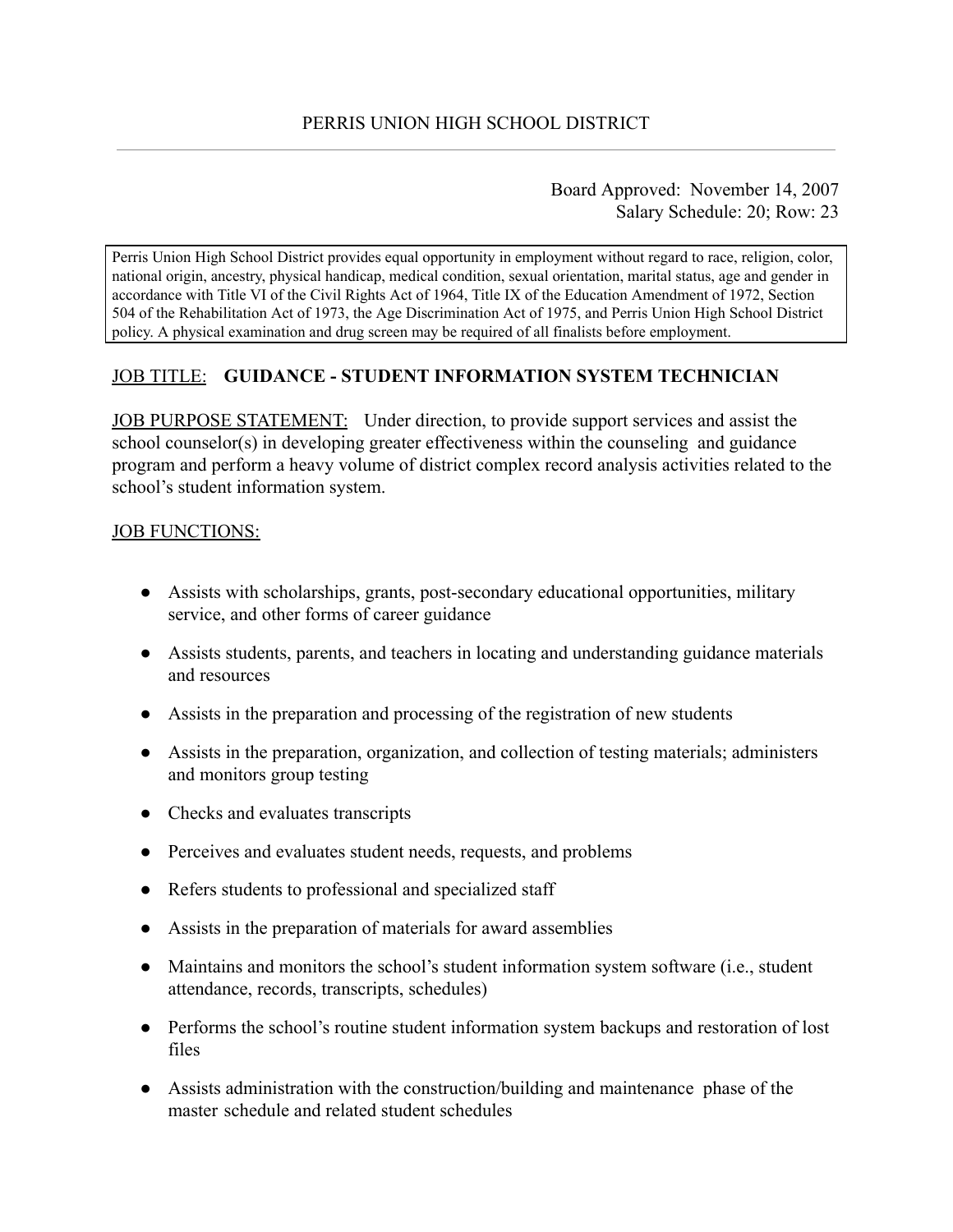# JOB TITLE : **GUIDANCE – STUDENT INFORMATION SYSTEM TECHNICIAN** Page 2

### JOB FUNCTIONS – continued

- Assists with the district's staff development related to the student information system (i.e., SASI or other comparable program)
- Manages the school's student information system user accounts and network security
- Diagnoses and differentiates between hardware and software problems and makes recommendations to administration to communicate possible solutions as problems arise
- Performs routine collecting and analytical statistical operations
- Analyzes complex records, training guides, and software technical bulletins
- Maintains information boards and disseminates factual materials and information to appropriate public entities
- Compiles and gathers student data for the completion of district, state, and federal reports as required
- Performs responsibilities within the guidelines of district policies, regulations, and procedures
- Establishes and maintains effective working relationship with staff, students, parents, and community members
- Functions well in a busy office environment
- Works independently and exercises good judgment
- Operates standard office equipment including use of computer applications
- Uses English in both written and verbal form; correct spelling, grammar, and computation
- Performs arithmetic calculations and computation procedures
- Establishes and maintains effective working relationships with staff
- Performs other related duties as assigned or needed

#### PHYSICAL ABILITIES:

- Physical ability to read handwritten or typed documents, and the display screen of various office equipment and machines
- Able to conduct verbal conversation, write, and read in English